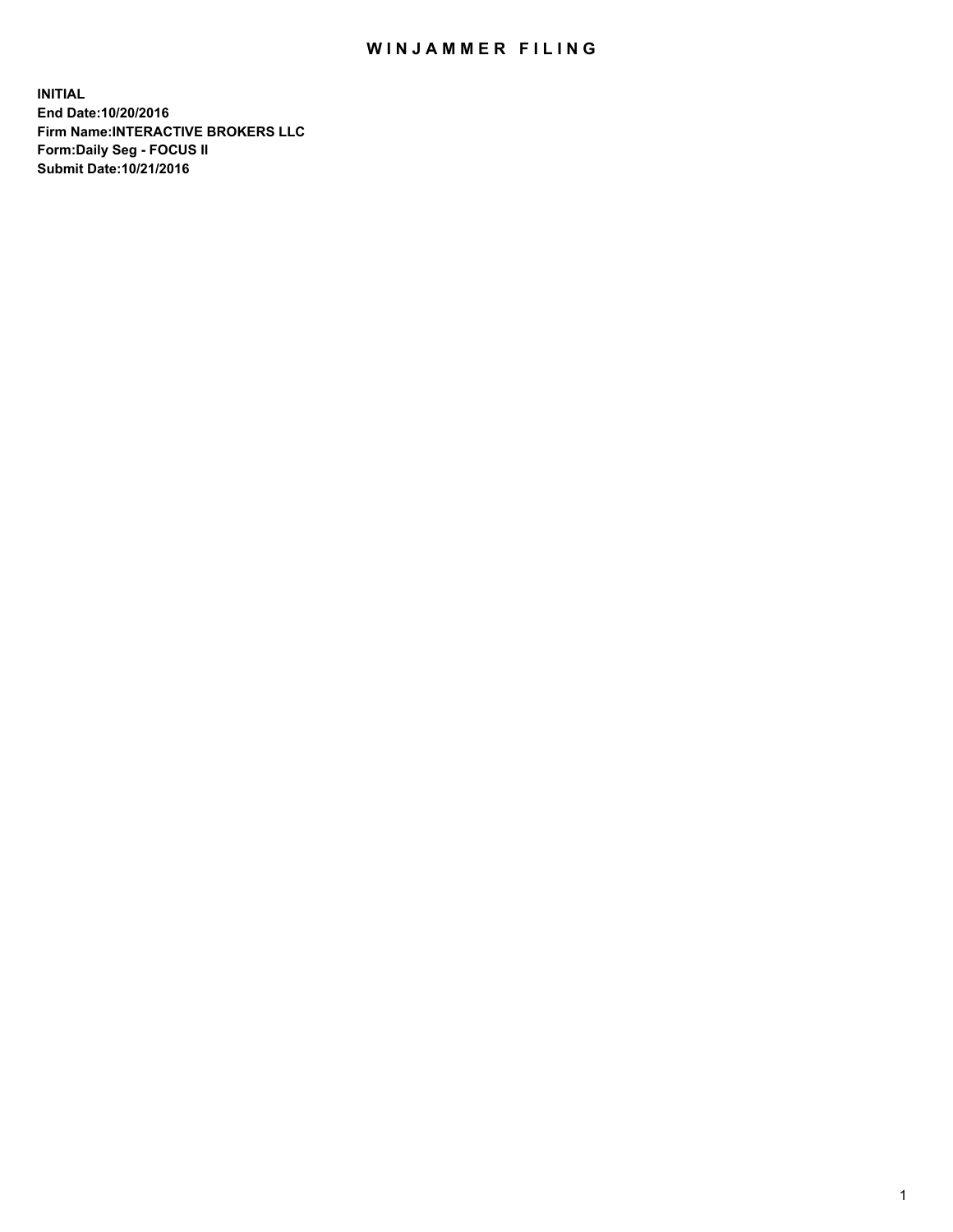## **INITIAL End Date:10/20/2016 Firm Name:INTERACTIVE BROKERS LLC Form:Daily Seg - FOCUS II Submit Date:10/21/2016 Daily Segregation - Cover Page**

| Name of Company<br><b>Contact Name</b><br><b>Contact Phone Number</b><br><b>Contact Email Address</b>                                                                                                                                                                                                                          | <b>INTERACTIVE BROKERS LLC</b><br>James Menicucci<br>203-618-8085<br><u>jmenicucci@interactivebrokers.c</u><br>om |
|--------------------------------------------------------------------------------------------------------------------------------------------------------------------------------------------------------------------------------------------------------------------------------------------------------------------------------|-------------------------------------------------------------------------------------------------------------------|
| FCM's Customer Segregated Funds Residual Interest Target (choose one):<br>a. Minimum dollar amount: ; or<br>b. Minimum percentage of customer segregated funds required:%; or<br>c. Dollar amount range between: and; or<br>d. Percentage range of customer segregated funds required between:% and%.                          | $\overline{\mathbf{0}}$<br>0<br>155,000,000 245,000,000<br>0 <sub>0</sub>                                         |
| FCM's Customer Secured Amount Funds Residual Interest Target (choose one):<br>a. Minimum dollar amount: ; or<br>b. Minimum percentage of customer secured funds required:%; or<br>c. Dollar amount range between: and; or<br>d. Percentage range of customer secured funds required between:% and%.                            | $\overline{\mathbf{0}}$<br>$\overline{\mathbf{0}}$<br>80,000,000 120,000,000<br>00                                |
| FCM's Cleared Swaps Customer Collateral Residual Interest Target (choose one):<br>a. Minimum dollar amount: ; or<br>b. Minimum percentage of cleared swaps customer collateral required:% ; or<br>c. Dollar amount range between: and; or<br>d. Percentage range of cleared swaps customer collateral required between:% and%. | $\overline{\mathbf{0}}$<br>$\overline{\mathbf{0}}$<br>0 <sub>0</sub><br><u>00</u>                                 |

Attach supporting documents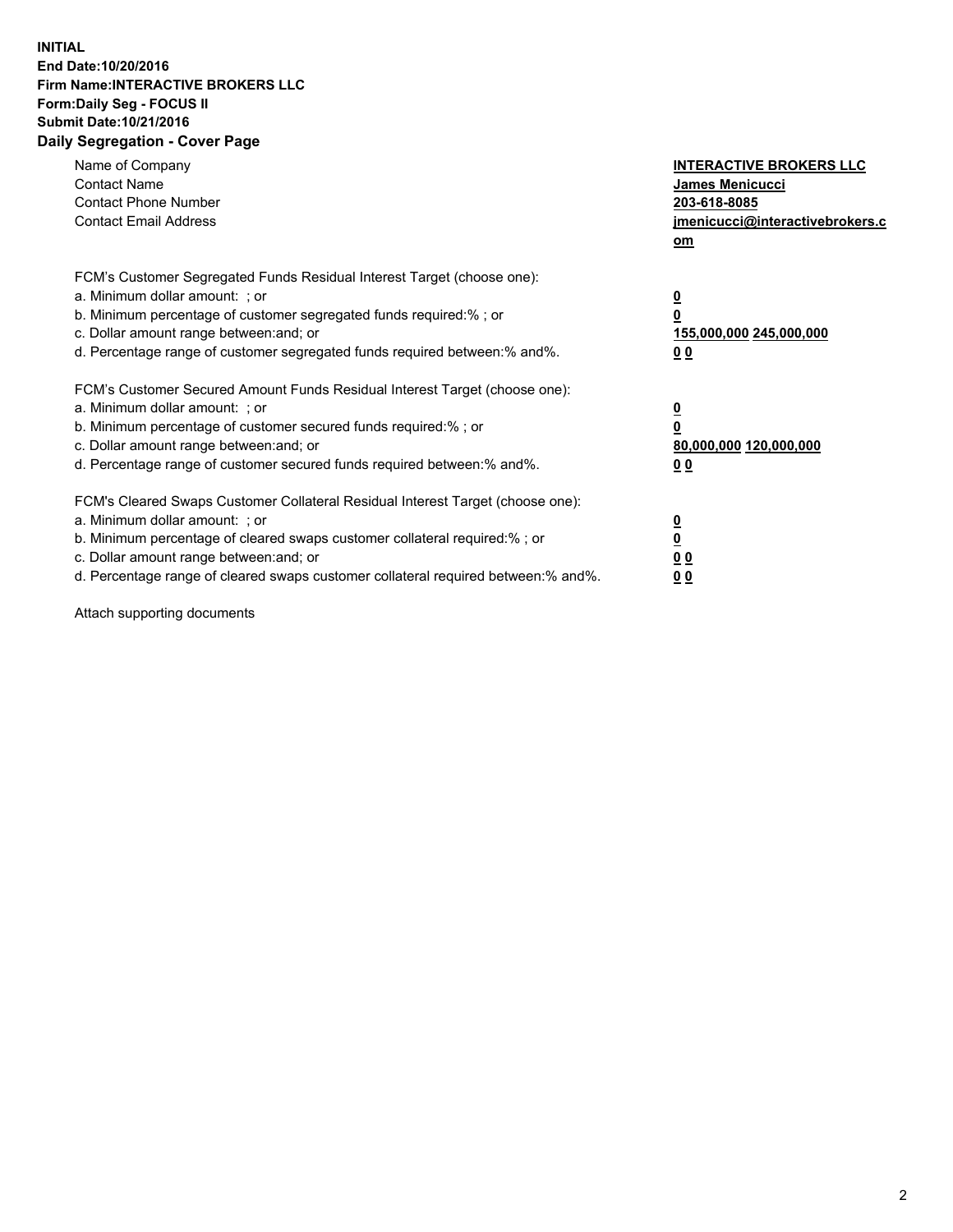## **INITIAL End Date:10/20/2016 Firm Name:INTERACTIVE BROKERS LLC Form:Daily Seg - FOCUS II Submit Date:10/21/2016 Daily Segregation - Secured Amounts**

|     | Daily Jegregation - Jeculed Aniounts                                                        |                                  |
|-----|---------------------------------------------------------------------------------------------|----------------------------------|
|     | Foreign Futures and Foreign Options Secured Amounts                                         |                                  |
|     | Amount required to be set aside pursuant to law, rule or regulation of a foreign            | $0$ [7305]                       |
|     | government or a rule of a self-regulatory organization authorized thereunder                |                                  |
| 1.  | Net ledger balance - Foreign Futures and Foreign Option Trading - All Customers             |                                  |
|     | A. Cash                                                                                     | 355,881,131 [7315]               |
|     | B. Securities (at market)                                                                   | 0 [7317]                         |
| 2.  | Net unrealized profit (loss) in open futures contracts traded on a foreign board of trade   | 5,664,678 [7325]                 |
| 3.  | Exchange traded options                                                                     |                                  |
|     | a. Market value of open option contracts purchased on a foreign board of trade              | 200,618 [7335]                   |
|     | b. Market value of open contracts granted (sold) on a foreign board of trade                | -32,980 [7337]                   |
| 4.  | Net equity (deficit) (add lines 1. 2. and 3.)                                               | 361,713,447 [7345]               |
| 5.  | Account liquidating to a deficit and account with a debit balances - gross amount           | 55,735 [7351]                    |
|     | Less: amount offset by customer owned securities                                            | 0 [7352] 55,735 [7354]           |
| 6.  | Amount required to be set aside as the secured amount - Net Liquidating Equity              | 361,769,182 [7355]               |
|     | Method (add lines 4 and 5)                                                                  |                                  |
| 7.  | Greater of amount required to be set aside pursuant to foreign jurisdiction (above) or line | 361,769,182 [7360]               |
|     | 6.                                                                                          |                                  |
|     | FUNDS DEPOSITED IN SEPARATE REGULATION 30.7 ACCOUNTS                                        |                                  |
| 1.  | Cash in banks                                                                               |                                  |
|     | A. Banks located in the United States                                                       | 3,521,875 [7500]                 |
|     | B. Other banks qualified under Regulation 30.7                                              | 0 [7520] 3,521,875 [7530]        |
| 2.  | Securities                                                                                  |                                  |
|     | A. In safekeeping with banks located in the United States                                   | 417,239,640 [7540]               |
|     | B. In safekeeping with other banks qualified under Regulation 30.7                          | 0 [7560] 417,239,640 [7570]      |
| 3.  | Equities with registered futures commission merchants                                       |                                  |
|     | A. Cash                                                                                     | $0$ [7580]                       |
|     | <b>B.</b> Securities                                                                        | $0$ [7590]                       |
|     | C. Unrealized gain (loss) on open futures contracts                                         | $0$ [7600]                       |
|     | D. Value of long option contracts                                                           |                                  |
|     | E. Value of short option contracts                                                          | $0$ [7610]                       |
| 4.  | Amounts held by clearing organizations of foreign boards of trade                           | 0 [7615] 0 [7620]                |
|     | A. Cash                                                                                     |                                  |
|     | <b>B.</b> Securities                                                                        | $0$ [7640]                       |
|     |                                                                                             | $0$ [7650]                       |
|     | C. Amount due to (from) clearing organization - daily variation                             | $0$ [7660]                       |
|     | D. Value of long option contracts                                                           | $0$ [7670]                       |
|     | E. Value of short option contracts                                                          | 0 [7675] 0 [7680]                |
| 5.  | Amounts held by members of foreign boards of trade                                          |                                  |
|     | A. Cash                                                                                     | 58,731,032 [7700]                |
|     | <b>B.</b> Securities                                                                        | $0$ [7710]                       |
|     | C. Unrealized gain (loss) on open futures contracts                                         | 6,257,429 [7720]                 |
|     | D. Value of long option contracts                                                           | 200,621 [7730]                   |
|     | E. Value of short option contracts                                                          | -32,980 [7735] 65,156,102 [7740] |
| 6.  | Amounts with other depositories designated by a foreign board of trade                      | 0 [7760]                         |
| 7.  | Segregated funds on hand                                                                    | $0$ [7765]                       |
| 8.  | Total funds in separate section 30.7 accounts                                               | 485,917,617 [7770]               |
| 9.  | Excess (deficiency) Set Aside for Secured Amount (subtract line 7 Secured Statement         | 124,148,435 [7380]               |
|     | Page 1 from Line 8)                                                                         |                                  |
| 10. | Management Target Amount for Excess funds in separate section 30.7 accounts                 | 80,000,000 [7780]                |
| 11. | Excess (deficiency) funds in separate 30.7 accounts over (under) Management Target          | 44,148,435 [7785]                |
|     |                                                                                             |                                  |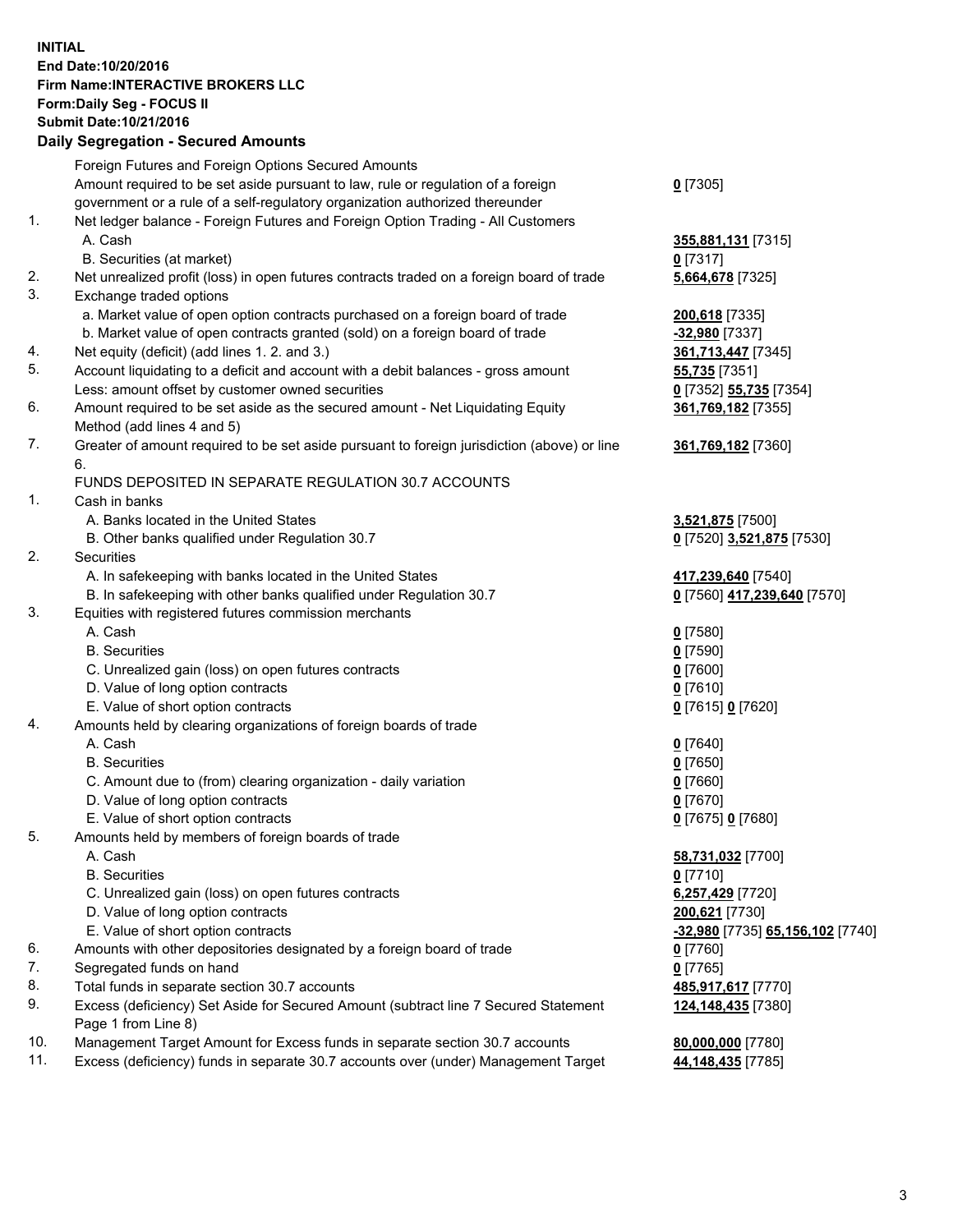**INITIAL End Date:10/20/2016 Firm Name:INTERACTIVE BROKERS LLC Form:Daily Seg - FOCUS II Submit Date:10/21/2016 Daily Segregation - Segregation Statement** SEGREGATION REQUIREMENTS(Section 4d(2) of the CEAct) 1. Net ledger balance A. Cash **3,057,512,605** [7010] B. Securities (at market) **0** [7020] 2. Net unrealized profit (loss) in open futures contracts traded on a contract market **9,105,262** [7030] 3. Exchange traded options A. Add market value of open option contracts purchased on a contract market **126,712,600** [7032] B. Deduct market value of open option contracts granted (sold) on a contract market **-188,219,500** [7033] 4. Net equity (deficit) (add lines 1, 2 and 3) **3,005,110,967** [7040] 5. Accounts liquidating to a deficit and accounts with debit balances - gross amount **51,987** [7045] Less: amount offset by customer securities **0** [7047] **51,987** [7050] 6. Amount required to be segregated (add lines 4 and 5) **3,005,162,954** [7060] FUNDS IN SEGREGATED ACCOUNTS 7. Deposited in segregated funds bank accounts A. Cash **97,499,090** [7070] B. Securities representing investments of customers' funds (at market) **1,979,658,544** [7080] C. Securities held for particular customers or option customers in lieu of cash (at market) **0** [7090] 8. Margins on deposit with derivatives clearing organizations of contract markets A. Cash **32,018,176** [7100] B. Securities representing investments of customers' funds (at market) **1,185,873,739** [7110] C. Securities held for particular customers or option customers in lieu of cash (at market) **0** [7120] 9. Net settlement from (to) derivatives clearing organizations of contract markets **-12,886** [7130] 10. Exchange traded options A. Value of open long option contracts **126,708,463** [7132] B. Value of open short option contracts **-188,194,442** [7133] 11. Net equities with other FCMs A. Net liquidating equity **0** [7140] B. Securities representing investments of customers' funds (at market) **0** [7160] C. Securities held for particular customers or option customers in lieu of cash (at market) **0** [7170] 12. Segregated funds on hand **0** [7150] 13. Total amount in segregation (add lines 7 through 12) **3,233,550,684** [7180] 14. Excess (deficiency) funds in segregation (subtract line 6 from line 13) **228,387,730** [7190] 15. Management Target Amount for Excess funds in segregation **155,000,000** [7194]

16. Excess (deficiency) funds in segregation over (under) Management Target Amount Excess

**73,387,730** [7198]